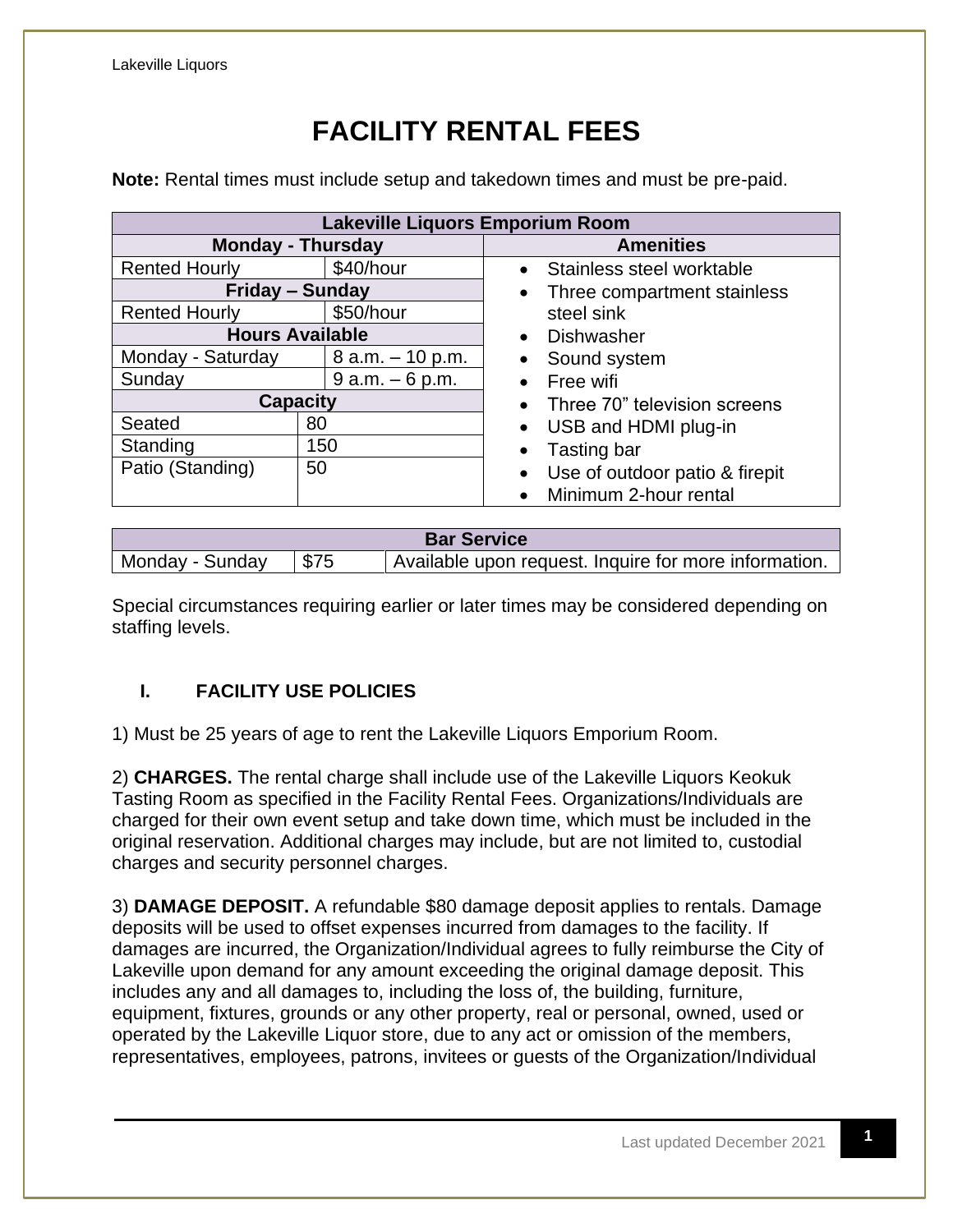using the facility. If no damages are incurred, the damage deposit will be returned within 30 days following the end of the rental period.

4) **PAYMENT.** The Renting Organization/Individual agrees that all charges will be paid to Lakeville Liquors. This includes an \$80 deposit to reserve the space, and the balance payable two weeks prior to the event. If complete payment is not received two weeks prior to your event, your reservation will be cancelled. Unpaid charges that remain at the completion of the event will be deducted from the damage deposit.

5) **LIABILITY INSURANCE.** The Organization/Individual using the facility will sign a waiver of liability as a part of the Rental Agreement. Policies including, but not limited to, the Lakeville Liquors Food Catering Policy will require the Organization/Individual to provide a copy of their Certificate of Insurance as proof of liability coverage naming the City of Lakeville as additional insured.

6) **CANCELLATION POLICY.** The Renting Organization/Individual agrees and understands that in the event of a cancellation, ninety (90) days' notice must be given in order for both the rental deposit and damage deposit to be returned, less a \$10 processing fee. If under 90 days' notice damage deposit will not be refunded.

7) **PYROTECHNICS.** The use of pyrotechnics, open flames or other combustible materials within the facility is strictly forbidden.

8) **CATERING.** The Organization/Individual using the facility shall not sell, serve or allow food products of any kind to be sold, brought into or served upon the premises except as permitted by the Lakeville Liquors Food Catering Policy.

9**) LIQUOR.** The Renting Organization/Individual using the facility shall not sell, serve or allow alcoholic beverages of any kind to be sold, brought into or served upon the premises except as permitted by the Lakeville Liquors Alcohol Policy and in accordance with all City Ordinances and State laws.

10) **DECORATIONS.** All decorations must be approved in writing two weeks in advance of any function.

| The following is prohibited       |                    |  |  |  |
|-----------------------------------|--------------------|--|--|--|
| Tape, nails, screws or tacks      | Glitter, confetti  |  |  |  |
| Alteration of electrical circuits | Unenclosed candles |  |  |  |

All decorations must be hung without defacing the building. No marking or puncturing any surfaces of the Emporium Room are allowed. The Lakeville Liquor store does not provide ladders for decorating. All decorations must meet fire code regulations.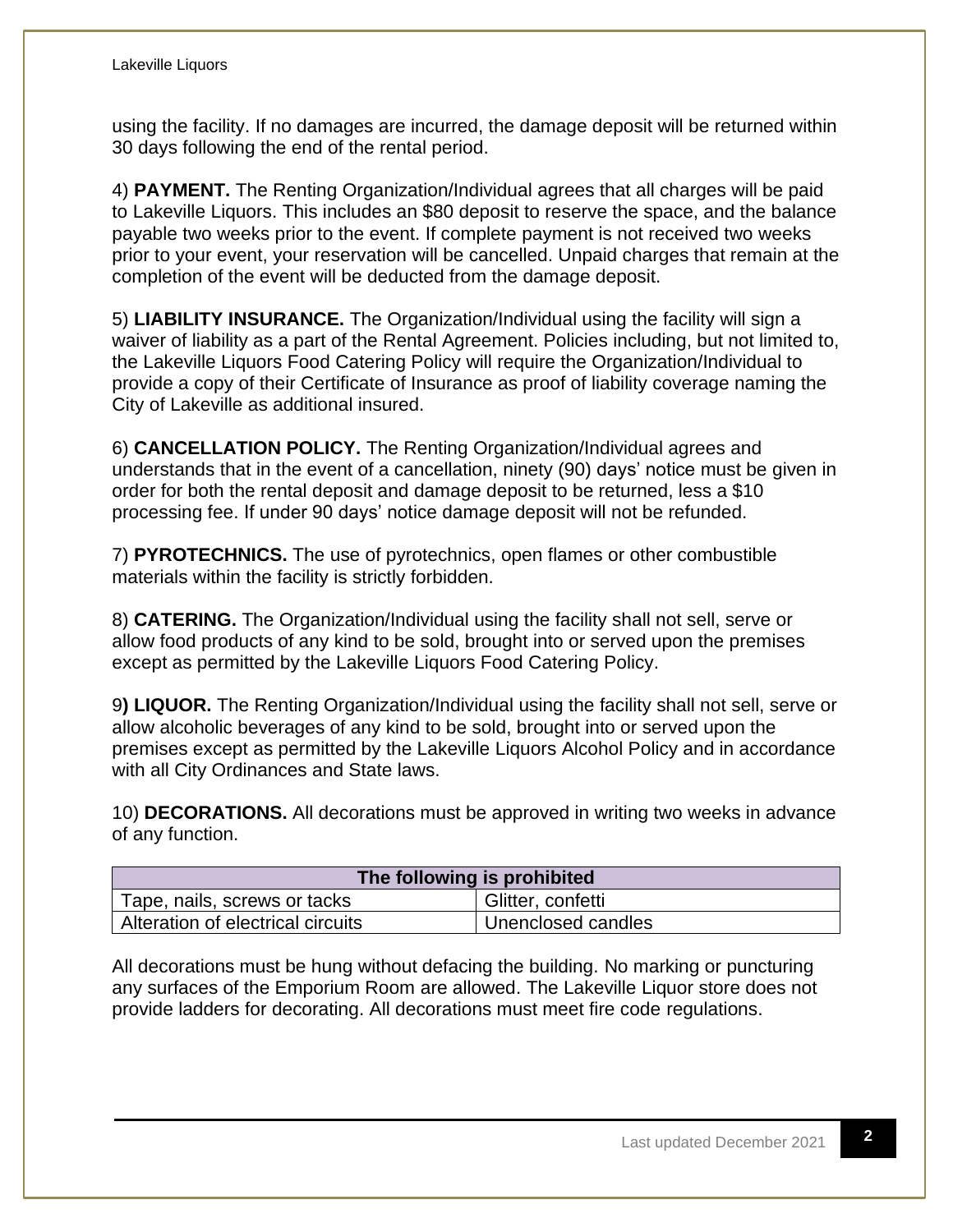11) **SPECIAL SETUP.** Special setup shall be done at the renting organization's or individual's expense under the supervision of, and subject to, the approval of Lakeville Liquors staff, and shall be furnished and paid for by the Renting Organization/Individual.

12) **CLEANUP.** The Renting Organization/Individual using the facility shall clear all areas after use unless otherwise approved by Liquor store staff. The Lakeville Liquor store is not responsible for any items left beyond the contracted rental period. The Renting Organization/Individual shall also leave all areas in a clean and orderly condition at the end of the term of this agreement. If areas are not cleared and/or cleaned within the contracted time period, the Liquor Store staff will clean the facility and deduct the cleanup cost from the damage deposit.

13) **ADVERTISING.** To use Lakeville Liquor store name in your advertising, we must review your copy. Send or fax copies of all advertising materials to us before going to print. Please state our complete name, "Lakeville Liquors Tasting Room," when making references.

14) **CONDUCT.** The Renting Organization/Individual is responsible for the conduct of its guests, representatives and workers while in the Lakeville Liquor store.

15) **CITY, COUNTY, STATE AND FEDERAL LAWS.** All Organizations/Individuals using the Lakeville Liquor store to conduct public or private meeting or in giving any lecture, class or other event shall conform to, comply with and abide by all laws of the United States and the State of Minnesota, the rules and regulations of all Federal and State Boards and Bureaus, the ordinances of Dakota County, the City of Lakeville and the regulations of the Fire Department, Health Department and Police Department.

16) **SUBCONTRACTING.** Renters may not subcontract any space in the Lakeville Liquor store tasting room.

17) **LIGHT, HEAT, WATER, VENTILATION.** The Lakeville Liquor store shall furnish light, heat, water and ventilation, but any special lights or lighting fixtures other than those available shall be provided and paid for by the Renting Organization/Individual.

18) **FIRE CODES.** The Renting Organization/Individual shall not transact or allow the transaction of any business on the premise, or keep thereon, anything which will increase the risk of fire or conflict with the provisions of the insurance policies on the building or any part thereof.

19) **INDEMNIFICATION, HOLD HARMLESS, DEFENSE.** I understand that my use of the Lakeville Liquor store tasting room is voluntary and that I am using it for my benefit only. I agree that my use of the Lakeville Liquor store tasting room facility is undertaken at my own risk, and that the Lakeville Liquor store and the City of Lakeville will not be liable for any claims, injuries or damages of whatever nature incurred by me, members of my organization or guests of my event due to the negligence of members of my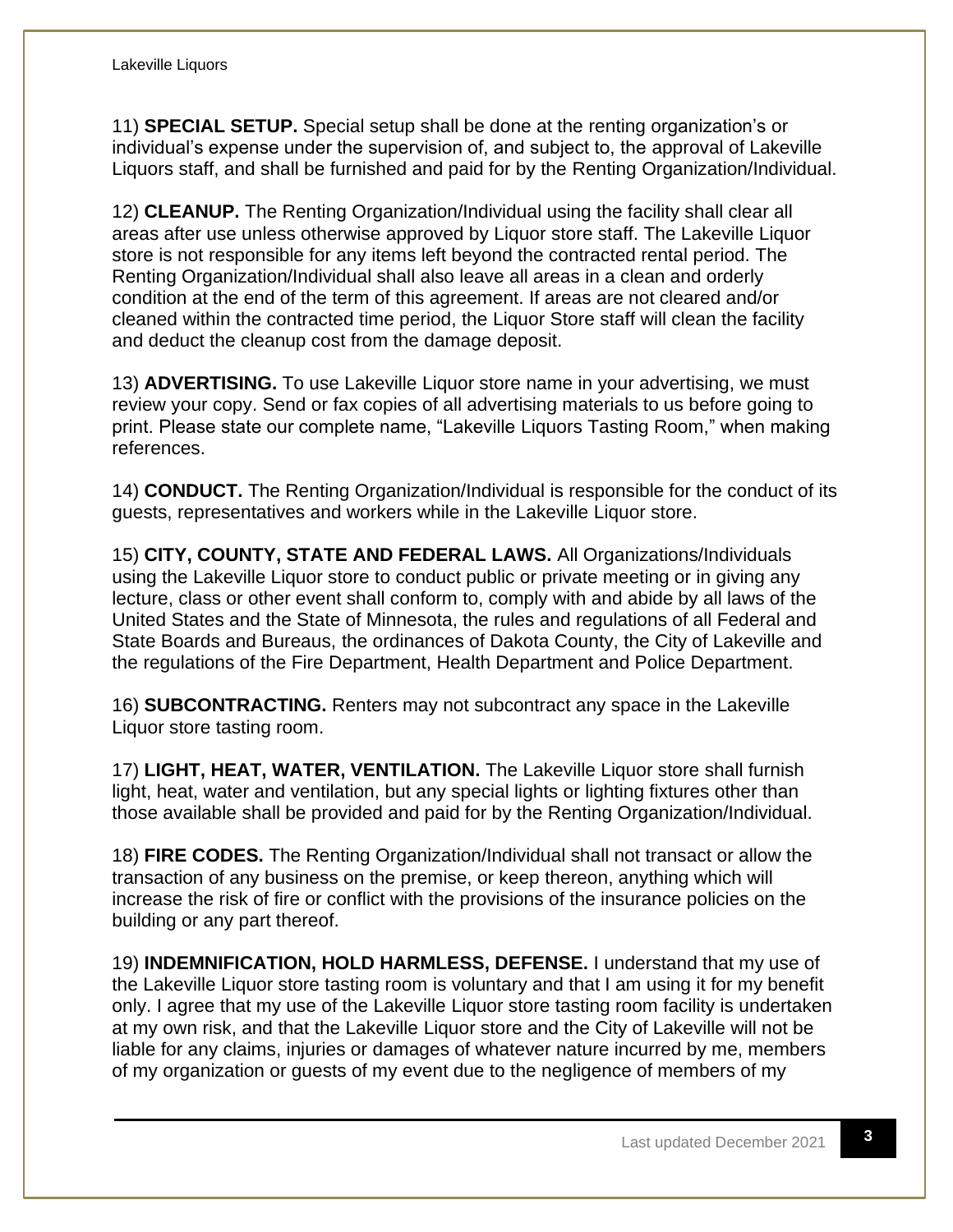organization, guests of my event or the negligence of third parties. On behalf of myself and the organization that I represent, I expressly forever release and discharge the Lakeville Liquor store, the City of Lakeville, its agents or employees from any such claims, injuries or damages. I also agree to defend, indemnify and hold harmless the Lakeville Liquor store and the City of Lakeville from any claims, injuries or damages of whatever nature arising out of, or connected with, my use of the Lakeville Liquor store tasting room. I also agree to reimburse the City of Lakeville for any damage, breakage, maintenance or theft of equipment beyond the damage deposit figure, if so warranted.

The Renting Organization/Individual understands and agrees that the facility rental is subject to all rules and regulations of the Lakeville Liquor store and will conform to said rules and regulations and be bound thereby. No provisions of these rules and regulations will be waived, except with advance approval, in special cases and for good cause, and then only by written memorandum attached to the reservation receipt and signed by an authorized representative of the Lakeville Liquor store.

## **II. FOOD CATERING POLICY**

1) Catering areas must be left in a clean condition following each event. All garbage must be removed and placed in the dumpster.

2) Food and beverages must be kept in the rented room or space.

3) Caterers are responsible for all table coverings, plates, silverware, serving utensils and glassware.

4) Deliveries of supplies must be preapproved by Liquor Store staff.

5) Supplies must be removed by the end of the rental period unless prearranged with Liquor store staff.

6) The Lakeville Liquor store and the City of Lakeville are not responsible for articles left onsite.

7) The caterer shall comply with all laws and regulations related to the preparation and disposal of food and shall procure at its own expense all permits and licenses required by law or regulation for the operation of catering services. The caterer will furnish the City of Lakeville with a copy of the applicable permits or licenses.

8) The caterer agrees that they will at all times, have and keep in force, at its expense, workers' compensation and employers' liability, automobile liability and professional liability insurance covering any injury caused by act or omission on the part of the caterer in the performance of, or with relation to, any of the work or services provided to be performed or furnished by the caterer.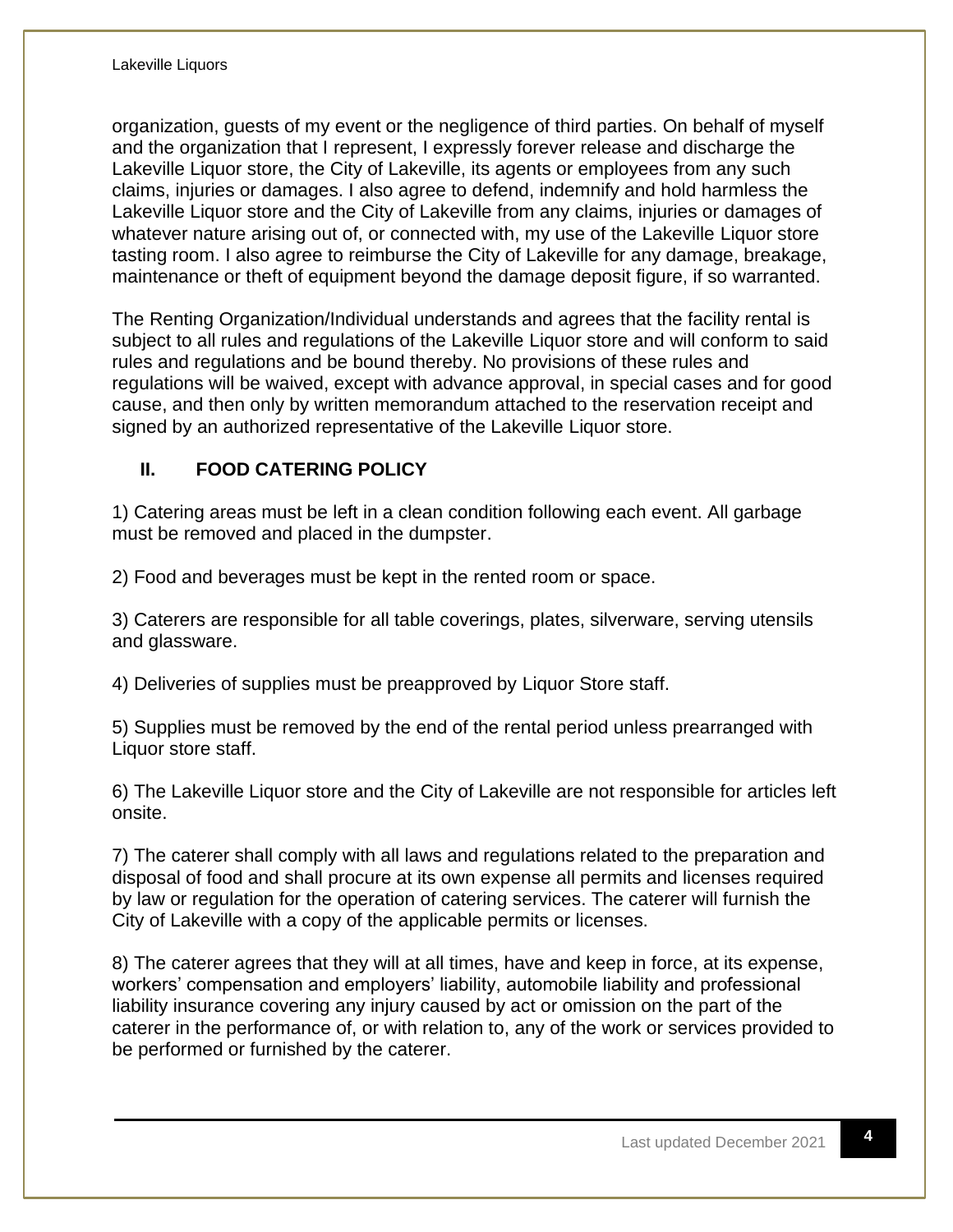9) The caterer will furnish the City a certificate of insurance satisfactory to the City evidencing the required coverage. The City shall be named as additionally insured on the commercial general liability policy on a primary and noncontributory basis.

10) The caterer shall be deemed to be an independent contractor and not an employee of the Lakeville Liquor store or the City of Lakeville. Any and all agents, servants or employees of the contractor or other persons, while engaged in the performance of any work or services required to be performed by the Lakeville Liquor store, or the City of Lakeville, its agents, servants, employees or other persons, shall in no way be the obligation or responsibility of the Lakeville Liquor store or the City of Lakeville. The contractor, its agents, servants or employees shall be entitled to none of the rights, privileges or benefits of the Lakeville Liquor store or the City of Lakeville.

11) The caterer further agrees to defend and hold harmless the Lakeville Liquor store and the City of Lakeville from any claims, demands, actions or causes, or action arising out of any performance of, or with relation to, the work or services provided to be performed or furnished by the caterer under the terms of this agreement.

## **III. ALCOHOL POLICY**

Alcoholic beverages may be served at activities and events held at the Lakeville Liquor store tasting room according to the following guidelines:

1) If the Renting Organization/Individual would like to serve alcohol at an event, they are required to hire the services of the in-house bar service.

2) Alcoholic beverage service will end no later than 9:30 p.m. or as determined by the license issued by the City Council. Alcohol must stay in a clearly defined rental space. The Renting Organization/Individual will be responsible for making sure its guests follow this policy. All containers used for consumption must also remain in the defined space.

3) Violation of the rules set forth in this policy may result in the denial of future rental requests, cancellation of future reserved space at the Lakeville Liquor store tasting room and forfeiture of the damage deposit.

**ACKNOWLEDGMENT:** The Renting Organization/Individual acknowledges that use of the facility for an event may include the risk of serious injury or death including, but not limited to, possible exposure to and illness from infectious diseases including but not limited to methicillin-resistant Staphylococcus aureus (MRSA), influenza and coronavirus disease 2019 (COVID-19). While rules and personal discipline may reduce this risk, the risk of serious illness and death does exist. The Renting Organization/Individual KNOWINGLY AND FREELY ASSUME ALL SUCH RISKS, both known and unknown, EVEN IF ARISING FROM THE NEGLIGENCE OF THE RELEASEES or others and assume full responsibility for use of the facility.